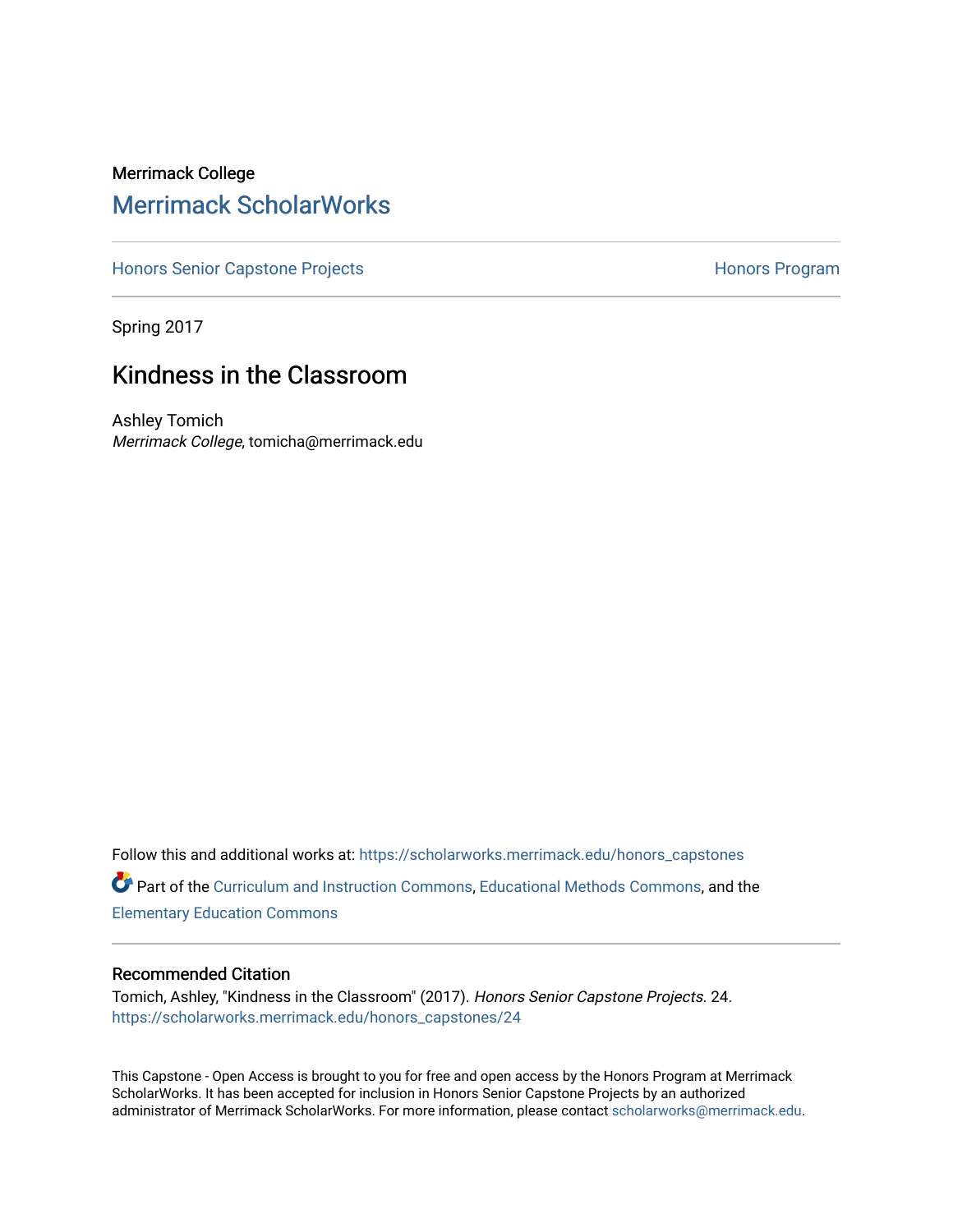Honors Program Senior Capstone: "Kindness in the Classroom"

Ashley Tomich

Merrimack College

Faculty Mentor: Professor Laura Hsu

May 2017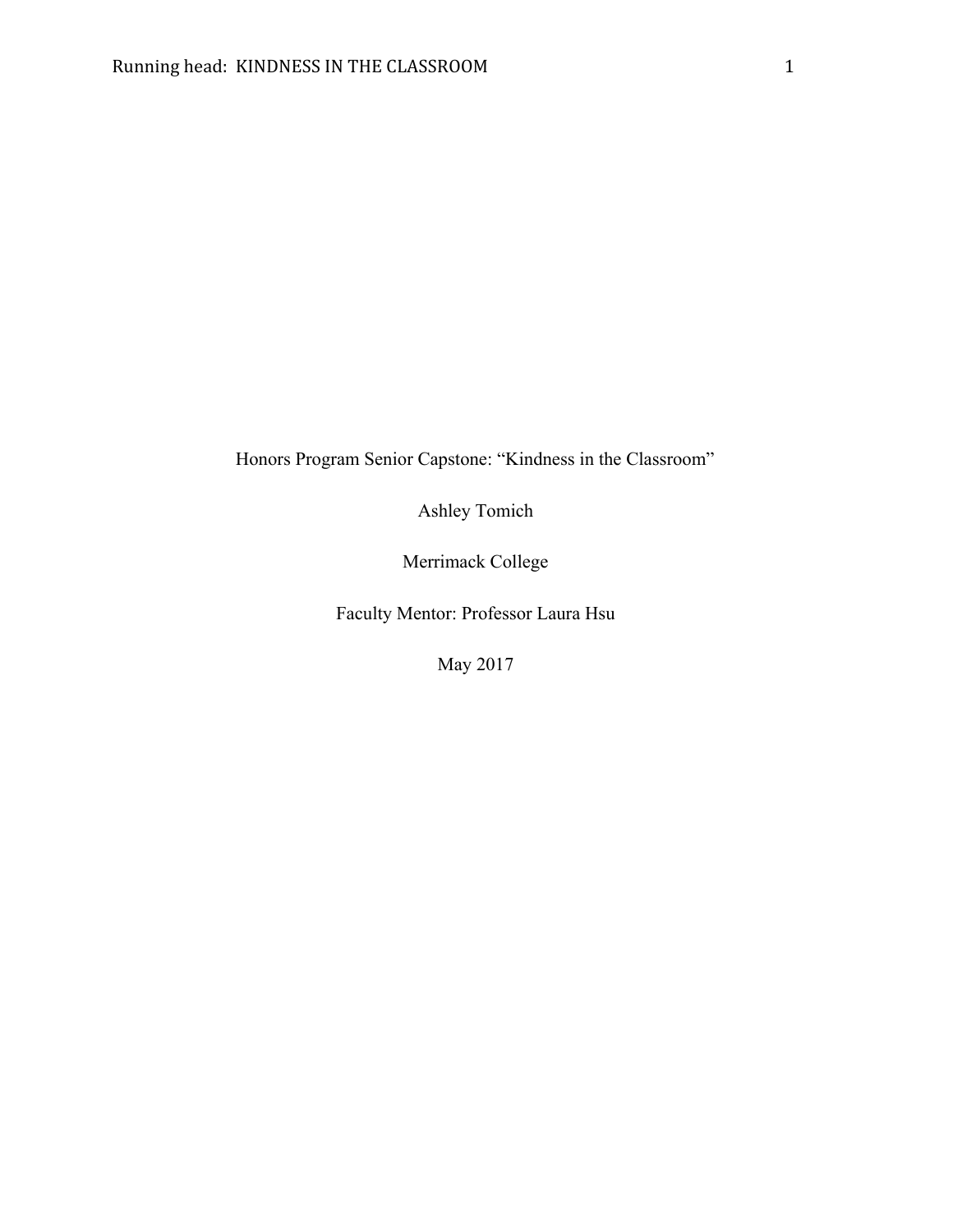#### Kindness in the Classroom

#### Background

#### *Social and Emotional Learning*

As children grow older and develop, they learn new social skills and experience different emotions. This development is inevitable and impacts every human being throughout their lives. Teachers and educators play a vital role in this development, known as social and emotional learning (SEL). This type of learning, is described as, "acquiring and effectively applying the knowledge, attitudes, and skills to understand and manage emotions, set and achieve positive goals, feel and show empathy for others, establish and maintain positive relationships, and make responsible decisions" (CASEL, 2013a, 2013b, as cited in Weissberg & Cascarino, 2013, p. 10). Development in SEL skills is constantly occurring for young students, and is seen largely at the elementary school level. The Collaborative for Academic, Social, and Emotional Learning (CASEL) is at the forefront of promoting SEL and has pinpointed the following core competencies that guide SEL instruction and learning. *Self-awareness*, defined as the ability to identify one's own emotions, thoughts, and values, and how they influence behavior. *Self-management*, which is the skill of successfully regulating one's emotions, thoughts, and behaviors in different situations, including stress management, impulse control, and motivation. *Social awareness*, when one takes the perspective and empathizes with an other, including individuals from diverse cultures and backgrounds. *Relationship skills*, defined as the ability to create and sustain healthy, rewarding, and communicative relationships with diverse individuals and groups. And lastly, *responsible decision-making*, which includes making constructive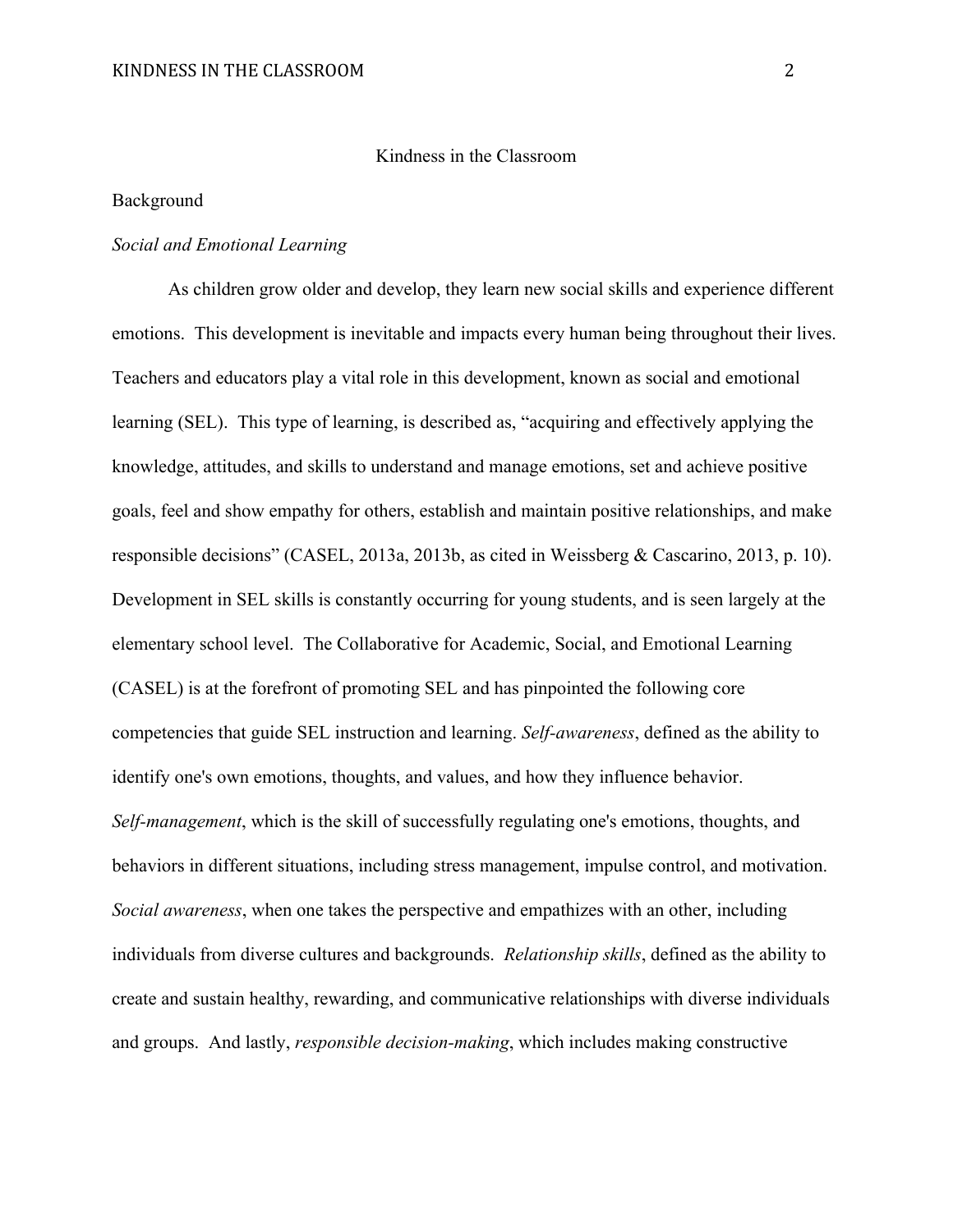choices regarding personal behavior and social interactions based on ethical standards, safety concerns, and social norms (CASEL, 2017).

Educators are the leaders at helping children develop their SEL core competencies everyday in school. Weissberg and Cascarino (2013) suggest that schools need to include SEL embedded into curriculum and instruction. They recommend two sets of educational strategies for teachers to aid in this type of the development. First, explicit, systematic teaching, modeling, and facilitating the competencies so that they will become habits for students and a part of their everyday behavior and norms. Second, educators should establish a safe, caring, and engaging learning environment for their students that includes peer and family initiatives with schoolwide community-building activities (Weissberg & Cascarino, 2013). Research shows that high quality and properly implemented SEL education can yield positive academic, social, and emotional benefits for students. For example, in 2011, Durlak, Weissberg, Dyminicki, Taylor and Schellinger concluded that, "compared to controls, SEL participants demonstrated significantly improved social and emotional skills, attitudes, behavior, and academic performance that reflected an 11-percentile-point gain in achievement" (p. 405).

#### *Random Acts of Kindness Curriculum*

Kindness is defined as, "a natural quality of the heart, expressed through an act of goodwill and reflecting care for self and others" (Random Acts of Kindness Foundation, 2015, p. 2). Kindness in the Classroom, is an academic initiative created by the Random Acts of Kindness Foundation to improve school culture and support both social and emotional learning in addition to academic learning. Their pedagogical model consists of curriculum, activities, lessons, and resources that teachers can implement in their classroom to help bring a change or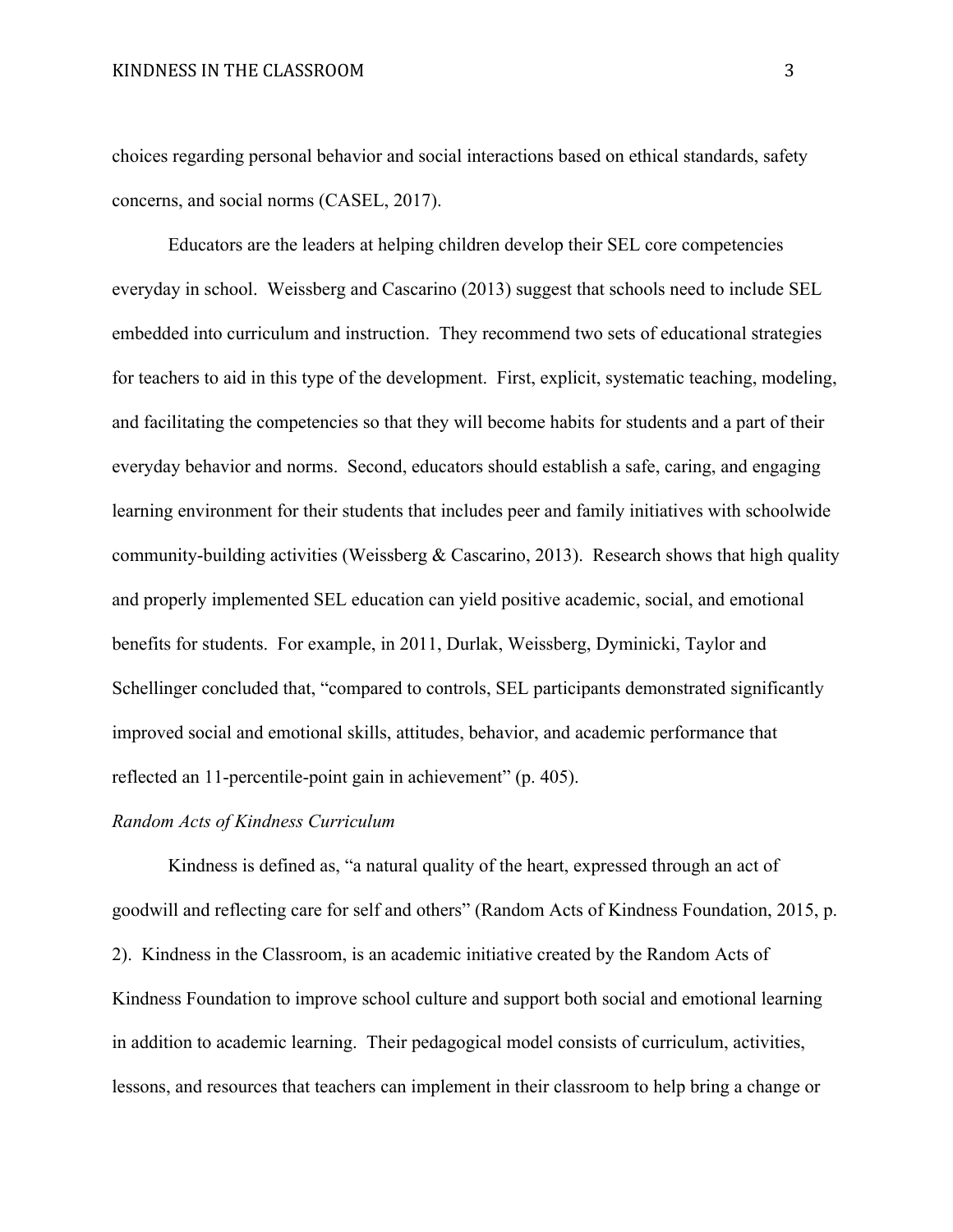development in awareness, attitude, and behavior in their students over time. It consists of explicit instruction of SEL concepts and strategies, and moves towards more complex interactions by the end of each lesson. They have developed 12 Kindness Concepts that support the growth of a student's social-emotional competency that include: assertiveness, caring, compassion, fairness, gratitude, integrity, helpfulness, perseverance, respect, responsibility, self-care, and self-discipline (Random Acts of Kindness Foundation, 2015). The model has free lesson plans and activities for educators specific to each of these concepts for Kindergarten to 12th grade.

To answer the question "Is kindness teachable?", we turn to Dr. Robert Roeser, Professor of Human Development and Psychology at Portland State University. Dr. Roeser believes that there are many skills people develop over time to process and regulate emotions. Roeser states that being able to acknowledge our emotions is the same skill that builds kindness (Random Acts of Kindness Foundation, 2015). This skill can be practiced and taught day in and day out in a classroom setting so that students can learn how to be kind simply by entering school. Teaching kindness can improve a child's happiness, health, self-esteem, concentration, grades, sense of belonging, acceptance of their peers, and appreciation of their circumstance. It also helps to reduce their stress, depression, and likelihood to bully peers (Random Acts of Kindness Foundation, 2015), all of which no teacher would like to see their students suffer from.

The Random Acts of Kindness Foundation (RAK) Foundation (2015) has compiled over four years of data, results, and feedback from teachers and students, which have shown an increased level of trust, a decrease in disciplinary action, improvement in classroom climate with pro-social behavior, improved self-awareness skills, and an increase in kind actions and empathy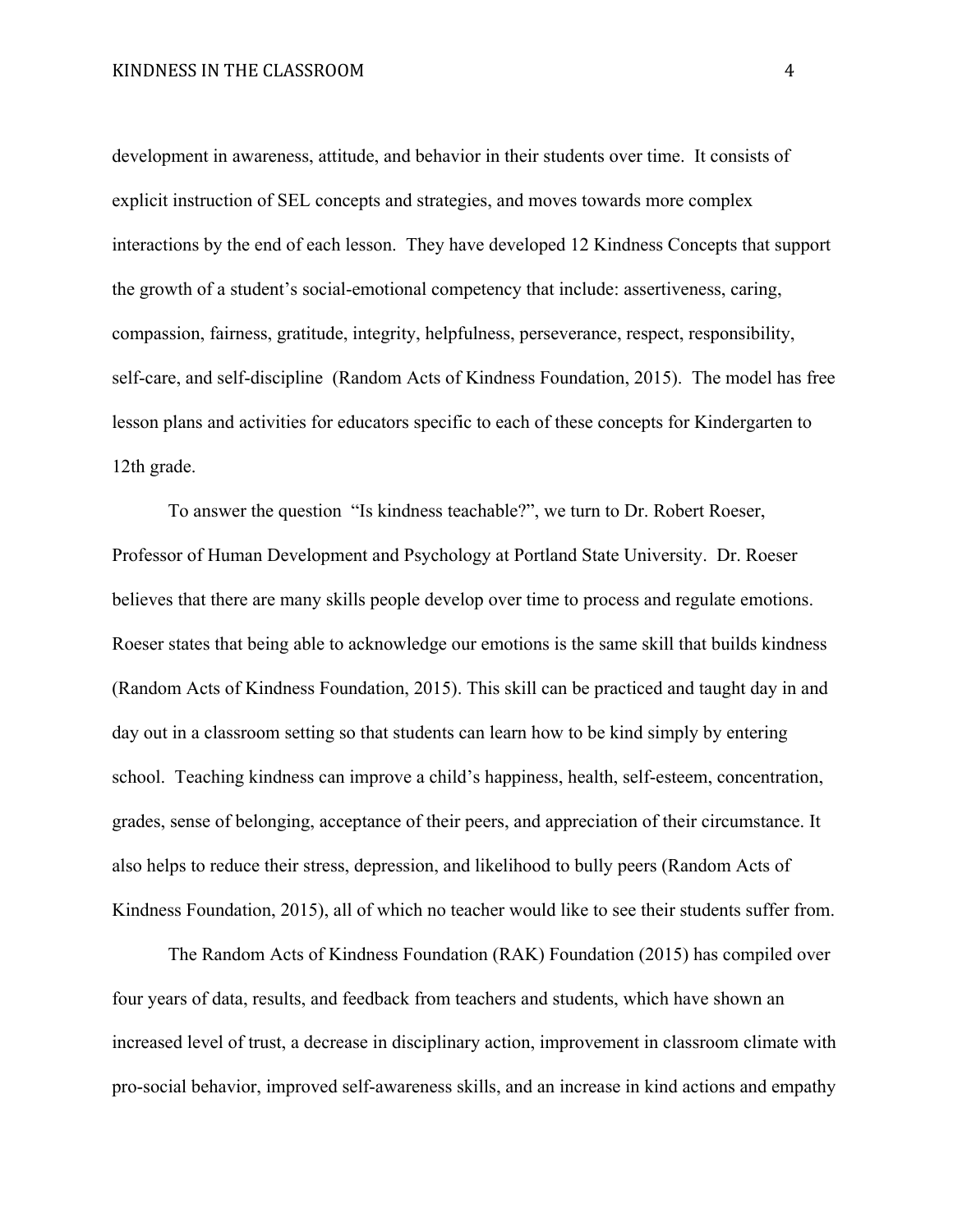#### KINDNESS IN THE CLASSROOM 5

as an outcome of the program. They are currently conducting larger trials with diverse populations to provide more insight into what schools can expect when they apply the RAK "Kindness in the Classroom" model into their classrooms (Random Acts of Kindness Foundation, 2015). Results are expected to align with existing findings. A pilot study has been conducted by the RAK Foundation with a sample of students in K-8 and found that, "teachers rated students' social emotional skills significantly higher, with the typical student's total SEL skill score increasing from the 44th percentile to the 66th percentile" (Woodbridge, Rouspil, Thornton, Shectman, Goldweber, 2014, p. 4). The study notes that the most progress in social skills was in early elementary students in kindergarten through third grade.

#### The Present Study

The present study integrates the RAK Foundation lesson plans and CASEL's SEL core competencies to investigate the impact direct and explicit teaching has on a student's level of empathy in a third grade classroom.

#### *Participants*

This study consists of a sample of 33 third-grade students (8 and 9 years old) at one suburban elementary school located in the northeastern United States. The elementary school includes the following demographics: White (63.8%), Hispanic (14.8%), Asian (11.5%), and African American (6.4%). Additionally, 24.6% of the school's population is listed as "economically disadvantaged" by the Massachusetts Department of Education and 51.2% of the students at the school are male, while 48.8 % are female. Individuals were included in the study based on comprehensive selection, as all of the students in two identified classrooms received an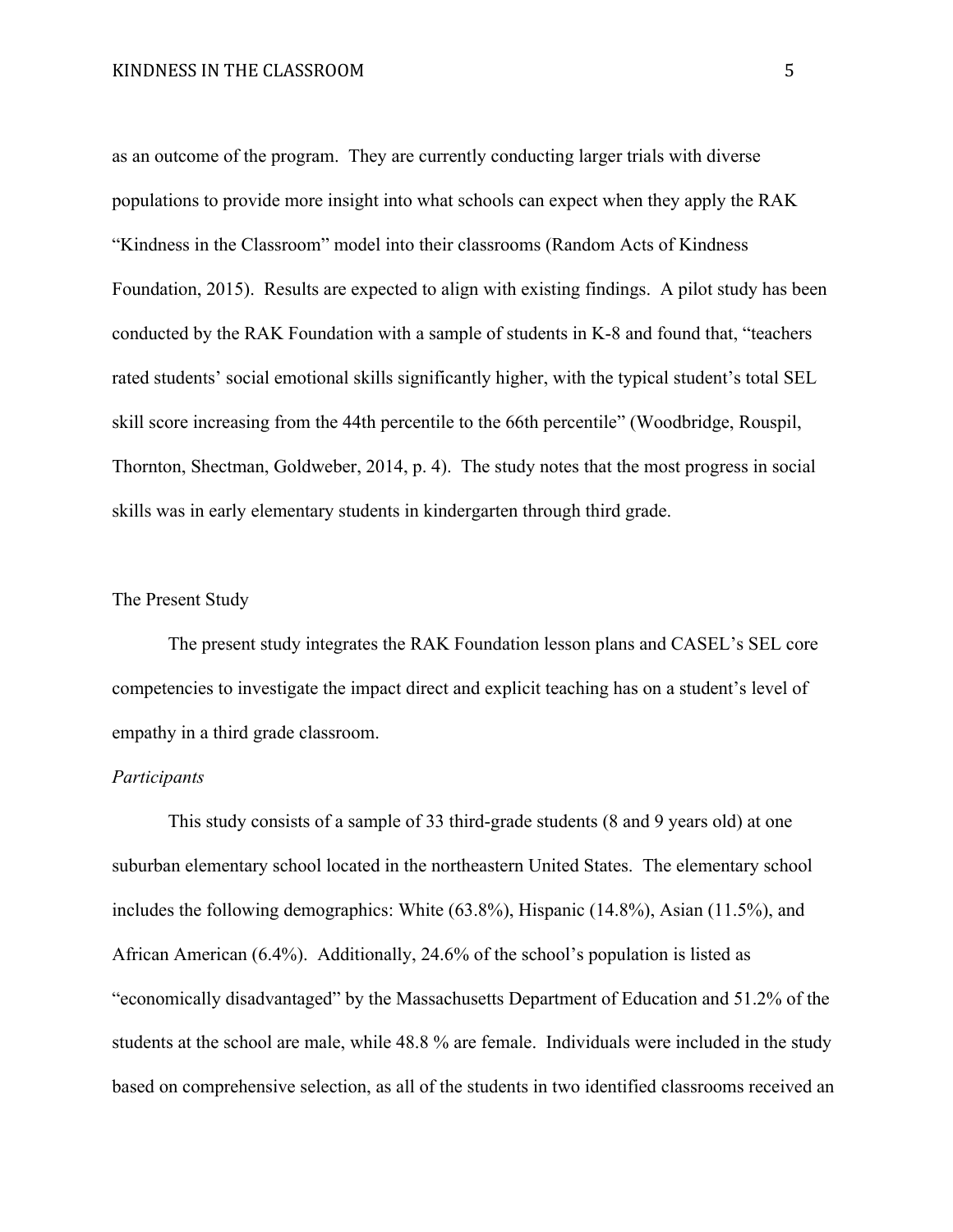invitation to participate. The invitation was extended to a total of 48 students to take part. A total of 42 students participated with signed parental consent and child assent. Due to student absences, the control group had 16 students participate in the pre- and post-test, and the treatment group had 17 students participate in the pre-test, treatment, and post-test. This created the total number of 33 students who participated in the entire study.

#### *Measures*

The survey used for the pre- and post-test were identical. It was adapted from the Interpersonal Reactivity Index (IRI) used in Litvak-Miller and McDougall's 1997 study titled *The Structure of Empathy During Middle Childhood and Its Relationship to Prosocial Behavior*. The survey contained 11 items that were rated on a 5 point-Likert type scale ranging from "never like me" (1) to "always like me" (5). To adapt the IRI at a third-grade reading level for this particular study, some items were reworded for the students without affecting the content. A copy of the survey can be found in Appendix A.

#### *Procedure*

Students in two identified classrooms received an invitation to participate. The classrooms were chosen by comprehensive selection as the primary researcher was the student teacher in the treatment classroom and it would allow for accessibility for the lessons to be taught. The control classroom was chosen by the researcher due to scheduling and grade level convenience and similarity to the treatment classroom. The project information sheet and parent consent form was sent home with each student and they were asked to be returned as soon as possible. The forms were translated into the native language for students whose primary language spoken at home was something other than English. If a student or their parent or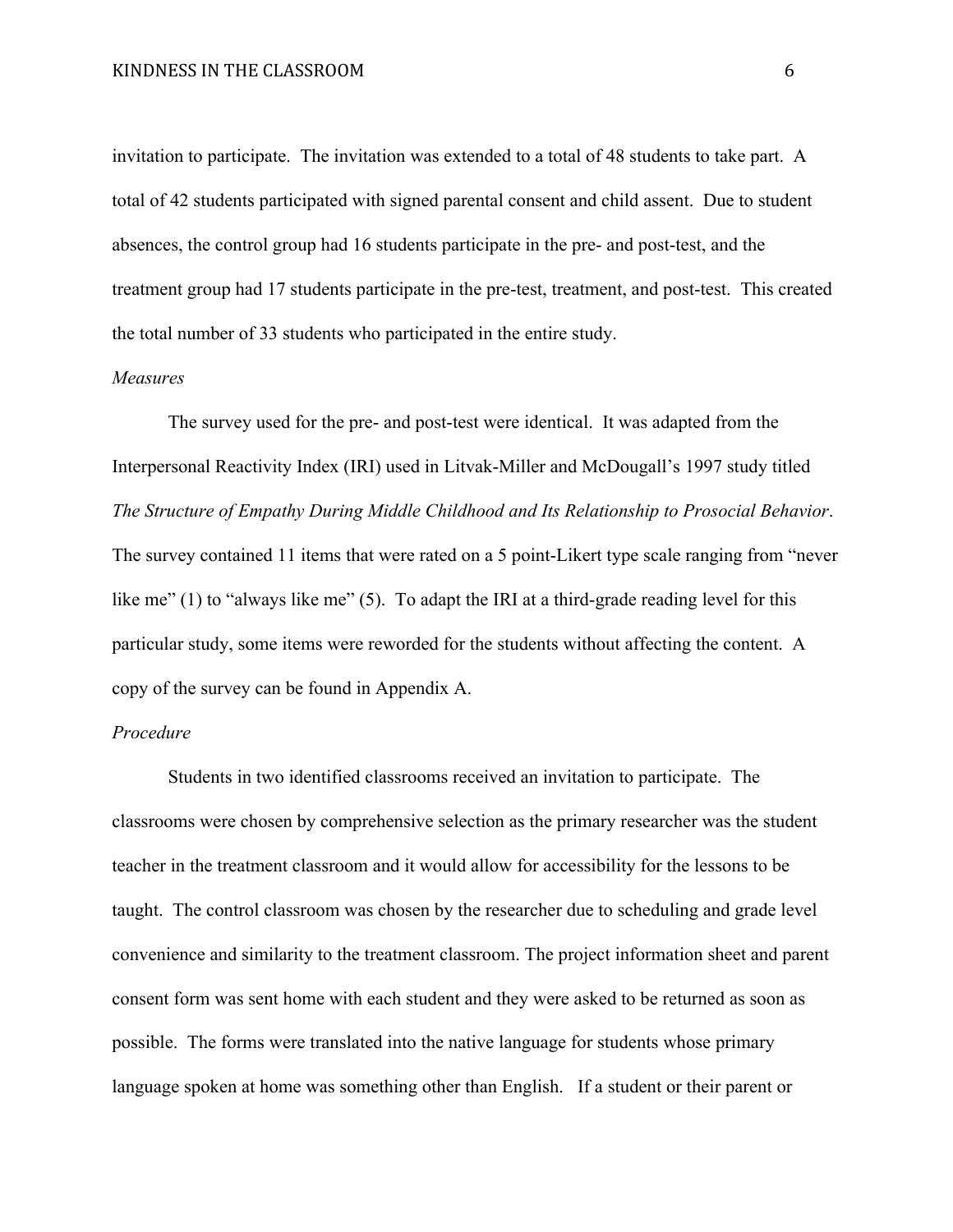guardian chose not to participate in the study, the student was given the choice to go to another classroom in the school and work on independent reading or classwork while the study was taking place. There were no penalties for non-participation.

A third party researcher randomly assigned each participant a unique numerical ID to anonymize the data for the primary researcher. The third party researcher visited the school to collect data on the researcher's behalf to eliminate any bias that the researcher might create while the students complete the pre- and post-test surveys. Before the pre-test, the third party researcher read aloud the child assent forms to the students as they followed along and instructed them to sign the form if they chose to participate. The third party researcher then proceeded to read aloud each question of the survey to students and answered any clarifying questions. Students had privacy partitions set up on their desks to ensure they were able to record answers in confidence. There was a teaching aide in the classroom at the time to assist in the process. The same procedure was conducted in the control classroom afterwards for both pre- and post-tests. The third party researcher conducted both surveys around the same time in the morning. The post-test was give eighteen days after the pre-test and after the treatment was complete.

The treatment classroom received instruction of four (4) lessons based on the Kindness in the Classroom curriculum. The lessons were taught equally spread out within the span of ten days. The main researcher taught the lessons to the treatment group and followed the lesson plans closely. Each lesson had a different type of instruction (see Appendix B for the procedures of each lesson). All four lessons were taken from the Kindness in the Classroom Grade 3 Unit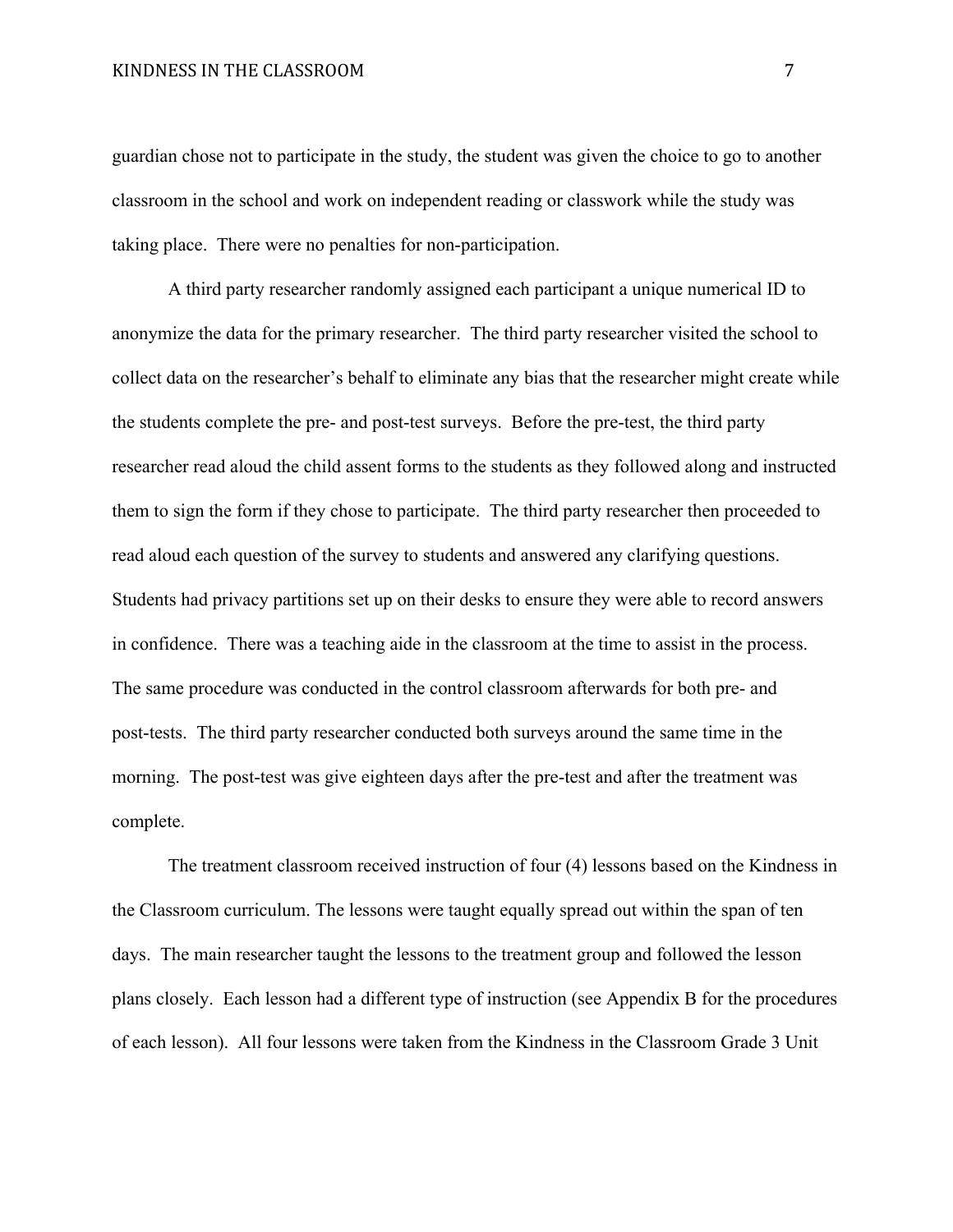titled "Communicating with Empathy". The objective of the unit is to build and create students' ability to put empathy into action and offer kind things to say.

#### Analysis

Upon collection of the data, the researcher matched the pre- and post- test survey of each participant. There were five English Language Learners (ELLs) in the sample. Due to their limited knowledge of the English language, which may have affected their comprehension of the survey, their data were excluded from the analysis of this study. If a student was absent for either day of data collection, they were also not included in the analysis.

Three out of the eleven questions (questions 1, 5, and 6) were reverse coded as they were framed and worded differently than the rest of the assessment. The data was coded by the researcher using the scale on the survey. A "5" was considered to be an empathetic score and a "1" was considered to be a nonempathetic score. A mean "empathy score" was calculated for each participant based on all of the questions for the pre- and post-test data. The researcher then calculated the difference in empathy scores for each participant in both the control and treatment groups. A t-test was used to calculate whether there was a significant difference in empathy scores within the same participants in the pre- and post- conditions for each group. An additional t-test was used to see if there was a significant difference between the average difference in empathy scores between the treatment and control groups.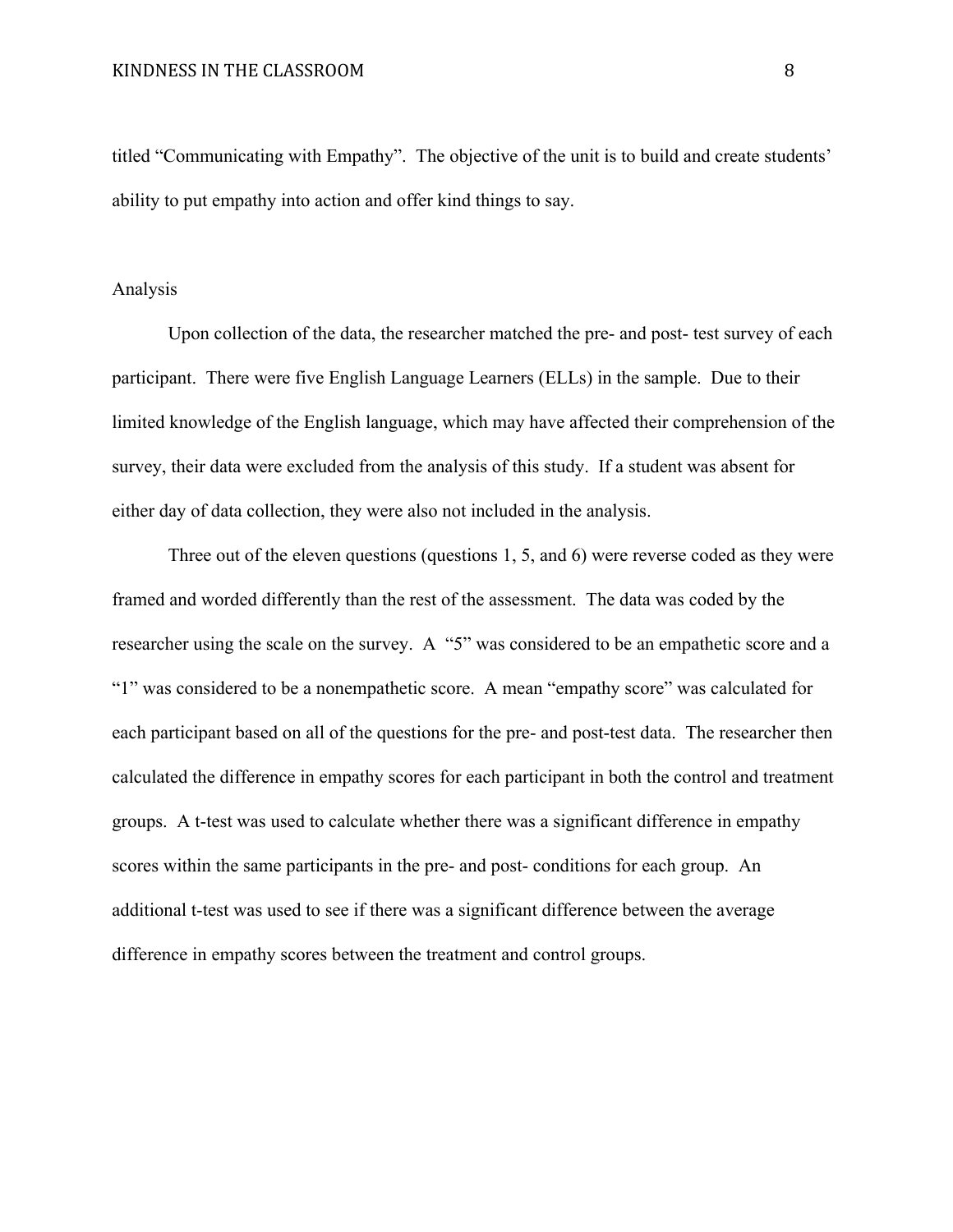#### Results

A paired t-test was conducted to compare the pre- and post-test empathy scores for the treatment group. There was no significant difference in the empathy score for the pre-test  $(M =$ 3.69, *SD* = 0.82) and the post-test ( $M = 3.69$ , *SD* = 0.68;  $t(16) = 0$ ,  $p = 1.0$ , two-tailed). The null hypothesis was accepted, that there is no difference in empathy scores between the pre- and post-test for the treatment group. The difference in scores is not significant enough to conclude that there is a change in the empathy scores after the treatment was given.

A paired t-test was also conducted to compare the pre- and post-test empathy scores for the control group. There was no significant difference in the score for the pre-test (*M* = 3.85, *SD*  $= 0.50$ ) and the post-test ( $M = 3.66$ ,  $SD = 0.40$  t (15) = 2.0765,  $p = .0554$ , two-tailed). The null hypothesis was again accepted, that there was no difference in empathy scores between the preand post-test. The difference in scores between the tests for the control group is not significant enough to conclude that there is a difference.

Lastly, an independent samples t-test was performed to assess the change in empathy scores from the pre- to the post-test, and for the treatment and control groups. There was no significant difference in the change in scores for the treatment group ( $M = 0.01$ ,  $SD = 0.69$ ) and the control group ( $M = -0.19$ ,  $SD = 0.36$ ;  $t(31) = -1.05$ ,  $p = .302$ , two-tailed). The null hypothesis is accepted that there is no difference in change in scores between the two groups. On average, participants who underwent the Kindness in the Classroom intervention did not perform better on the empathy assessment compared to students who did not receive the intervention treatment.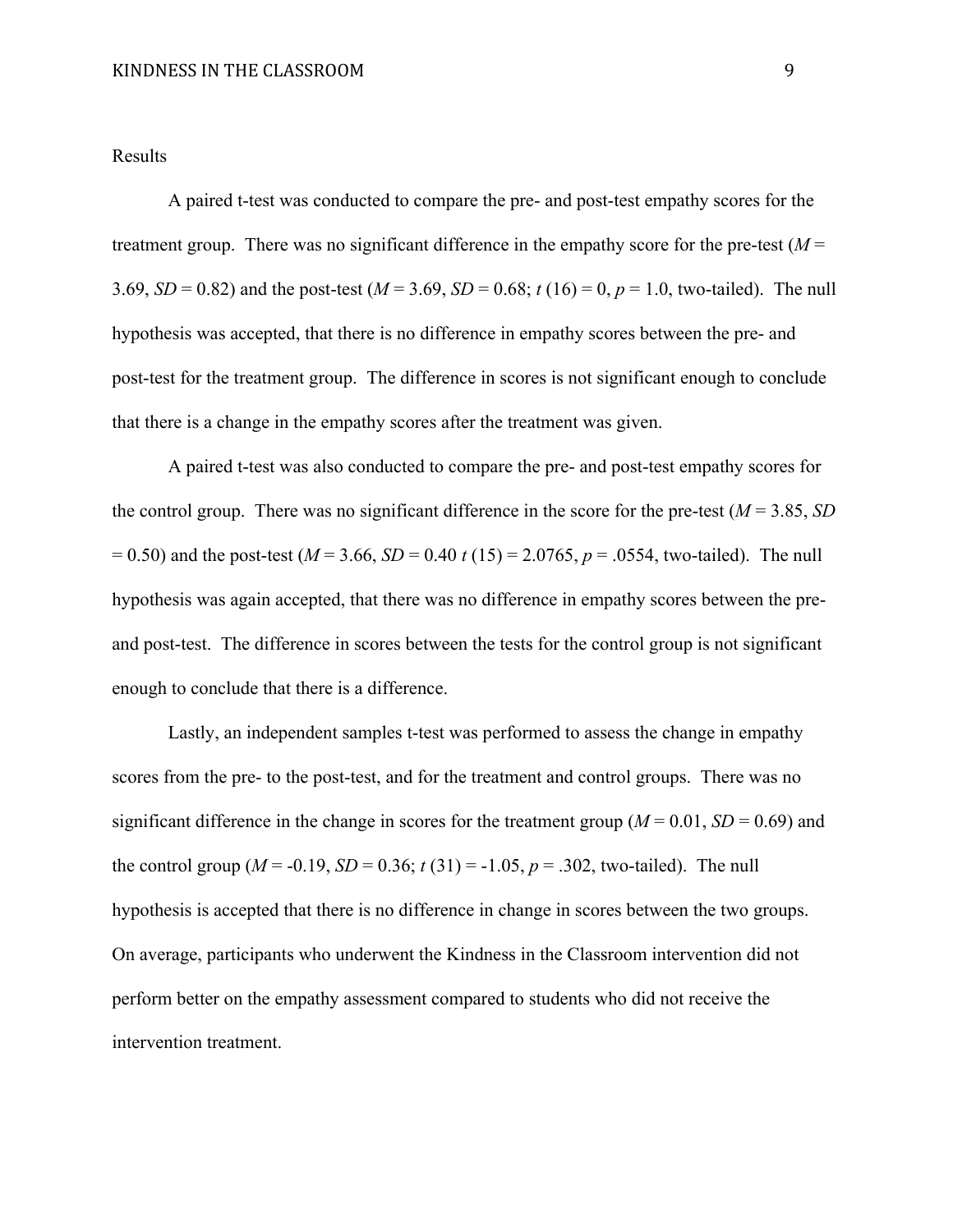#### Discussion

This study took place in a third-grade classroom. After removing the ELL students and the students who were not present for either of the data collection days, there was a sample of 16 students in the control group and 17 students in the treatment group. Statistical analyses reveal barely any change in the empathy scores for the students in the treatment group. These students took part in four lessons centered around the topics of kindness and empathy. However, there were no significant results in the data from their participation. There was also no notable difference in the scores between the control and treatment groups from the post-test survey. The lack of significant results of this study, however, does not undermine the importance and the impact of teaching SEL as seen in the literature and research. There were several limitations to this preliminary study, which may have impacted the results.

#### Limitations

After analyzing the data and reconsidering the procedure of the present study, various limitations can be concluded. First, the curriculum and lessons themselves were fairly short and brief. There were only four lessons taught and they were isolated from the rest of learning going on throughout the student's day. If more lessons had been taught for longer periods of time there may have been significant results. Additionally, if the content discussed in the lessons was more relevant, students may have been more interested in the learning taking place. For example, if the material pertained to a story they were reading in English/Language Arts, or was related to something going on in their lives, where the students were able to make a connection to the learning, it may have been more impactful. Another instance of the content being unrelatable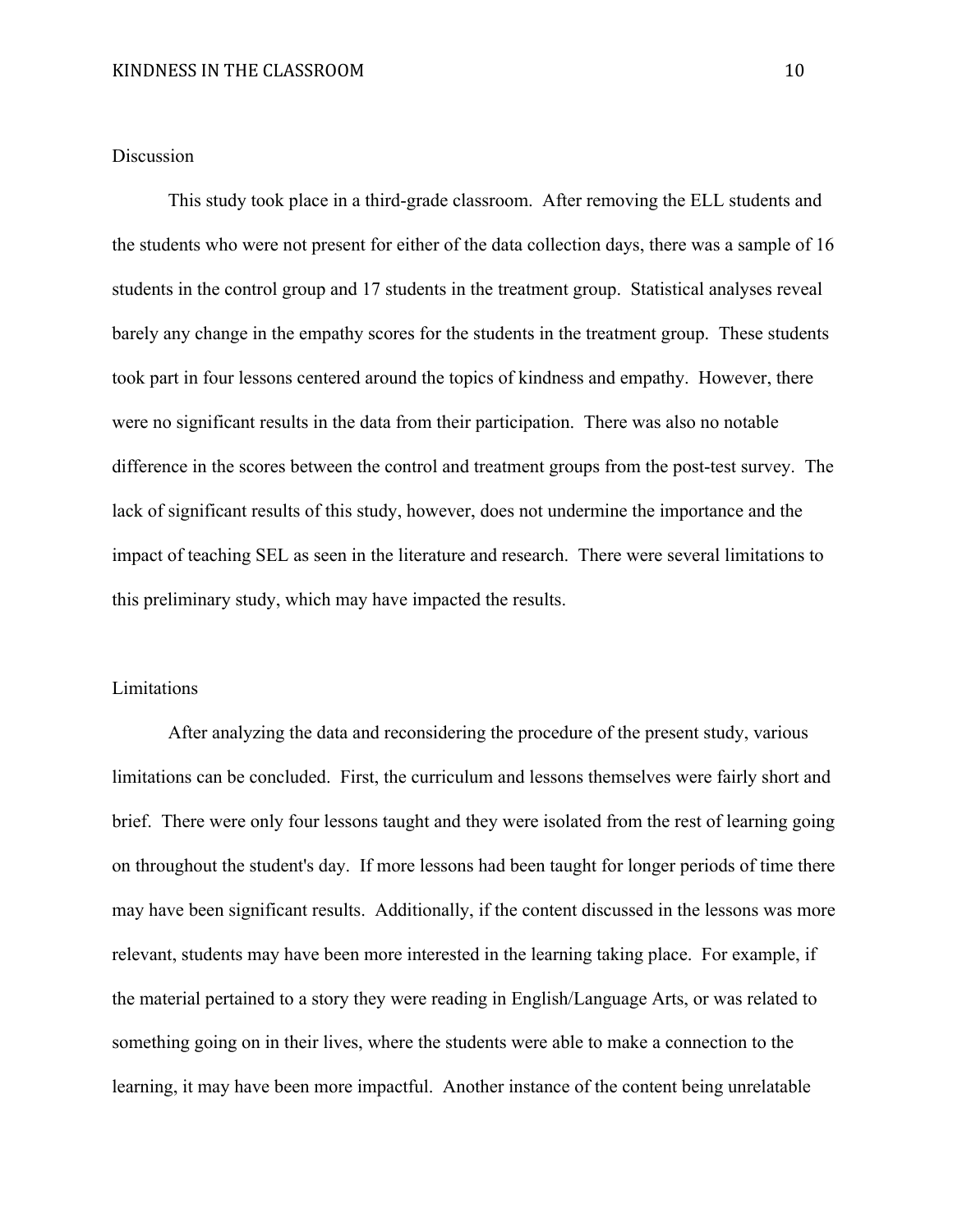was in lesson three of the curriculum where there were role play situations for the students to act out. Some of the situations the students had not had experience with and had trouble connecting to the material. For instance, dealing with a student who is violent towards others, which they have never encountered.

Secondly, some students in the treatment classroom were absent on the days of the lessons. Attendance was not taken note of by the researcher, but it could have made an impact on student learning. The schedule of the project and the classroom did not have flexibility to teach the lessons only when all students were present, so some students missed out when they were absent from school on a day of the treatment.

The most influential limitation was the pre- and post-test survey itself. Even though the questions were modified for a third grade reading level and were reworded to ensure comprehension, there was still confusion among the participants during survey completion. The survey was chosen, as it was noted, from previous studies as a measure of empathy. However, the questions were too abstract for the third graders to understand, which could have contributed to the results not being significant. Even though the some of the questions were revised by the researchers, the wording still confused some of the participants. For example, there were two questions that were vague for the students, which read: "Things I see make me feel sad" and "Things I see make me feel happy". Additionally, the negative words in some of the questions confused students in regards to which answer they should choose, such as, "I don't feel sorry for other people when they are having problems or feeling bad".

Another limitation that was difficult to control was the SEL that the students in the control group were receiving during the time period in between data collection. It is possible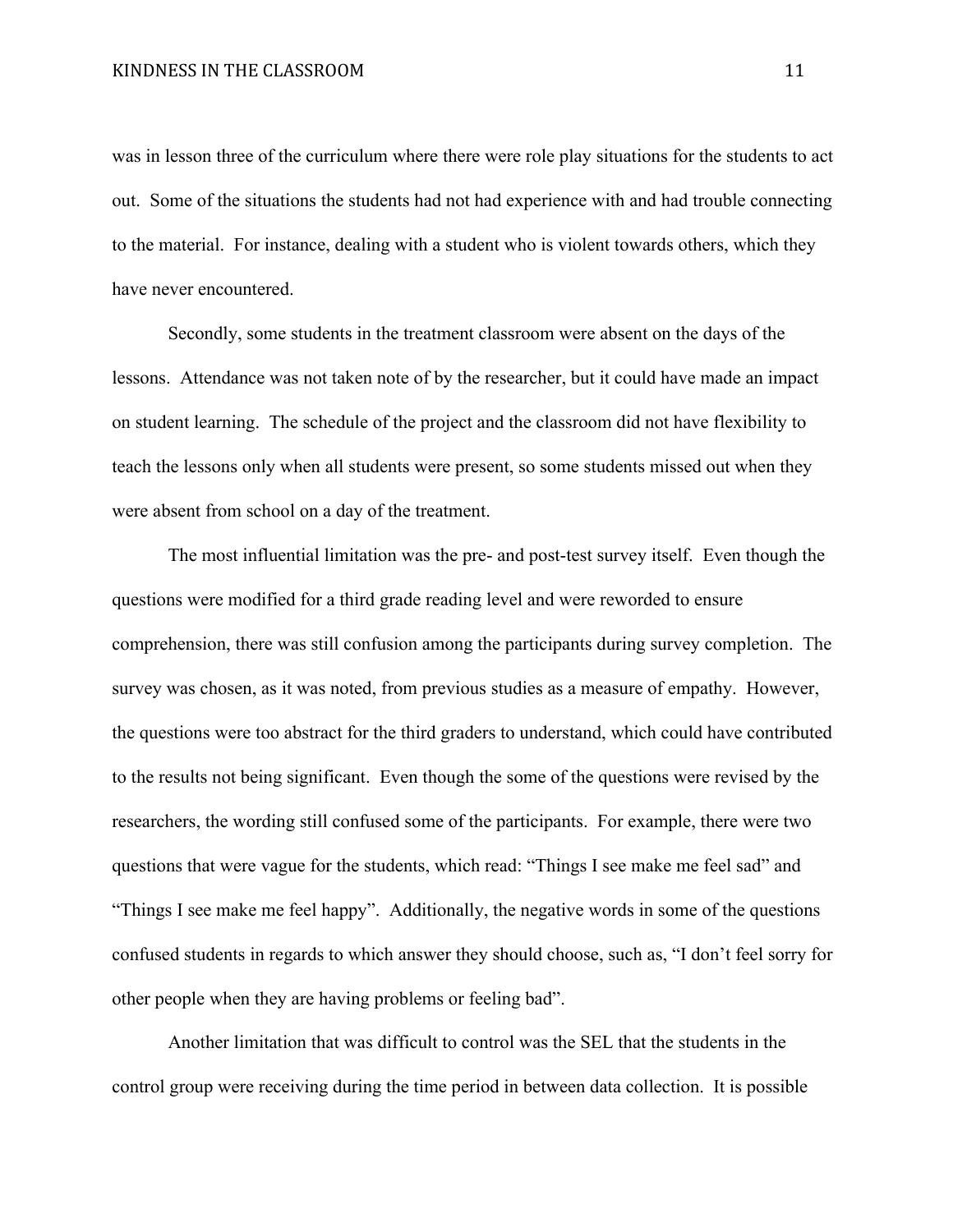that the participants who did not receive the intervention of the kindness lessons were learning about empathy in their own classroom or from other teachers, faculty members, coaches, or parents and family members. This is something that could have impacted the results of the study.

#### Future Directions

Limitations and nonsignificant results are common for pilot and preliminary research studies like this one. However, there are various notes for future directions should this study be continued or redesigned. For example, a larger sample size would be preferred to give a better representation of the population. This also limits the chances of having outliers in the sample impact the data in a meaningful way.

During the treatment of the kindness lessons, there were several instances of students completing written work about empathy. Including other assessment measures in a future version of this study, instead of just a pre- and post-test survey, would create a more comprehensive outlook on progress. For example, qualitative measures could be included such as the writing and drawing the students competed or observations made by the researcher or teacher. In this study, the researcher found that the assignments throughout the curriculum showed evidence of empathetic thinking and expressive language that increased in quality throughout the unit, which shows that even though there was no statistical significance of the intervention from the data, the lessons were educational and impactful.

Lastly, the survey that was used should be modified significantly, as it was confusing and too abstract for the students to understand. A more clearly worded survey could be successful in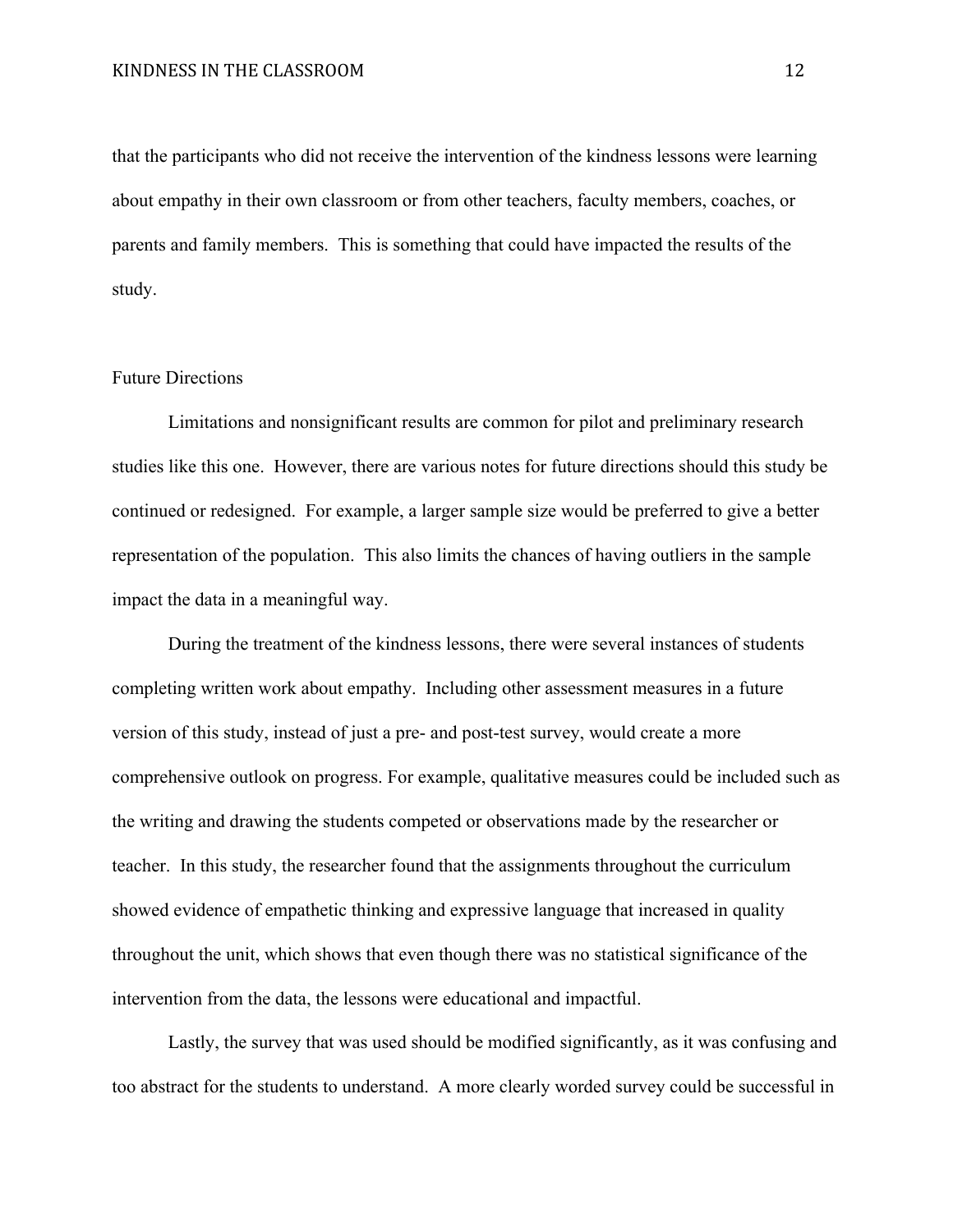finding more realistic results, or including questions that are based on real-life situations using empathy. Creating or using a survey as a pre- and post-test that is more closely aligned with the curriculum being taught for intervention might show a clearer result to discover if it was impactful or not.

#### Conclusion

Statistically significant results were not found for this study. However, that does not rule out the importance of teaching and learning social and emotional skills. Previous studies have shown noteworthy results when implementing curriculum such as this one into the classroom over longer periods of time with larger sample sizes. If the pool of participants for this study was larger, with a more comprehensive pre- and post-test survey, and all of the additional limitations had been taken into account there may have been significant results.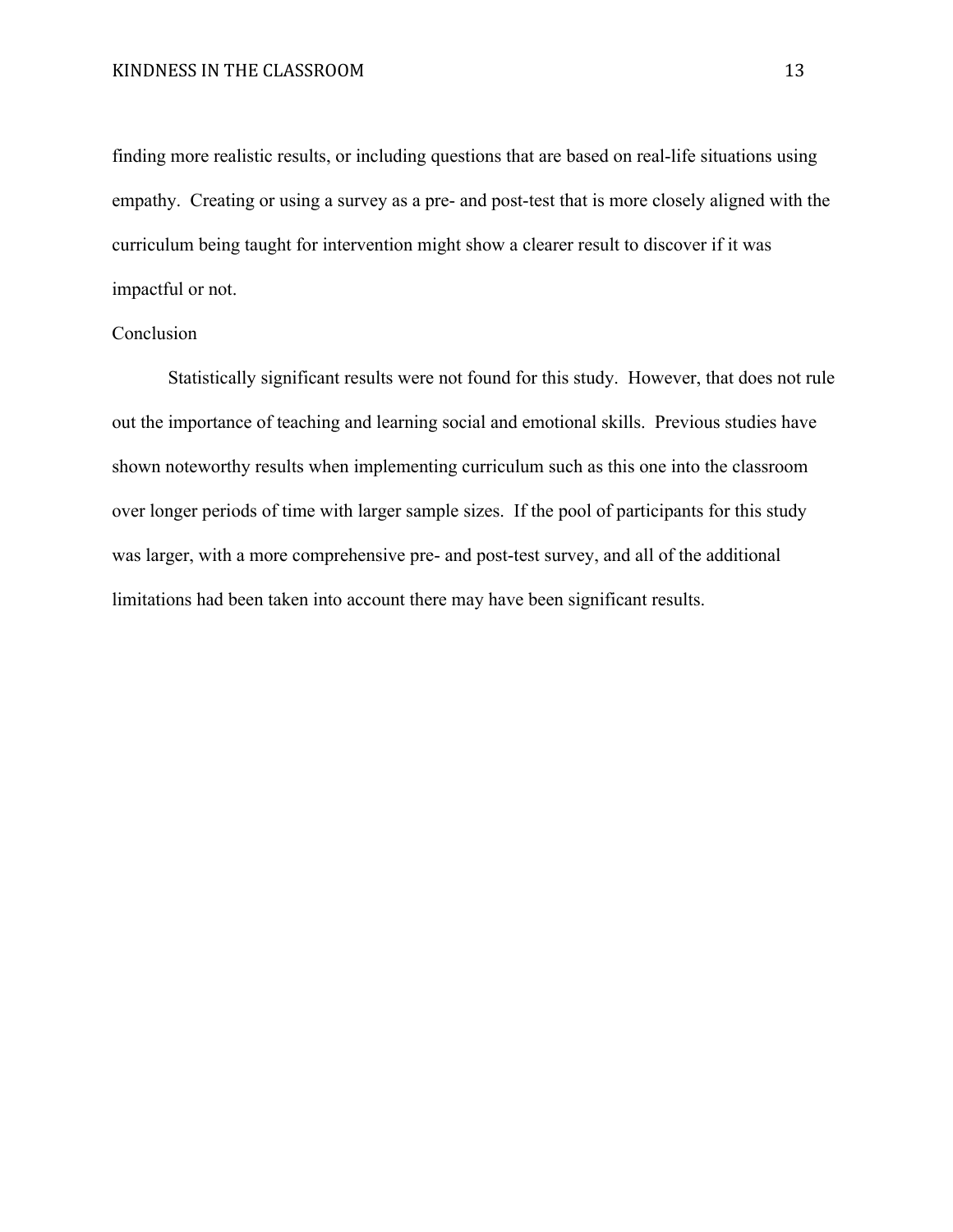#### References

CASEL (2017). Core SEL competencies. Retrieved from: [www.casel.org/core-competencies/](http://www.casel.org/core-competencies/)

- Durlak J. A., Weissberg R. P., Dymnicki A. B., Taylor R. D., & Schellinger K. B. (2011). The impact of enhancing students' social and emotional learning: a meta-analysis of school-based universal interventions. *Child Development, 82*(1), 405-432.
- Litvak-Miller, W., & McDougall, D. (1997). The structure of empathy during middle childhood and its relationship to prosocial behavior. *Genetic, Social & General Psychology Monographs, 123*(3), 303-329.
- Random Acts of Kindness Foundation (2015). Educator guide kindness in the classroom. Retrieved from: www.randomactsofkindness.org
- Weissberg, R. P. & Cascarino, J. (2013). Academic learning + social-emotional learning national priority. *Phi Delta Kappan, 95*(2): 8-13.
- Woodbridge M., Rouspil K., Thornton P., Shectman N., & Goldweber A. (2014). Random acts of

```
kindness foundation final report expanded executive summary: School pilot study
2013-14. Retrieved from: www.randomactsofkindness.org/for-educators#research
```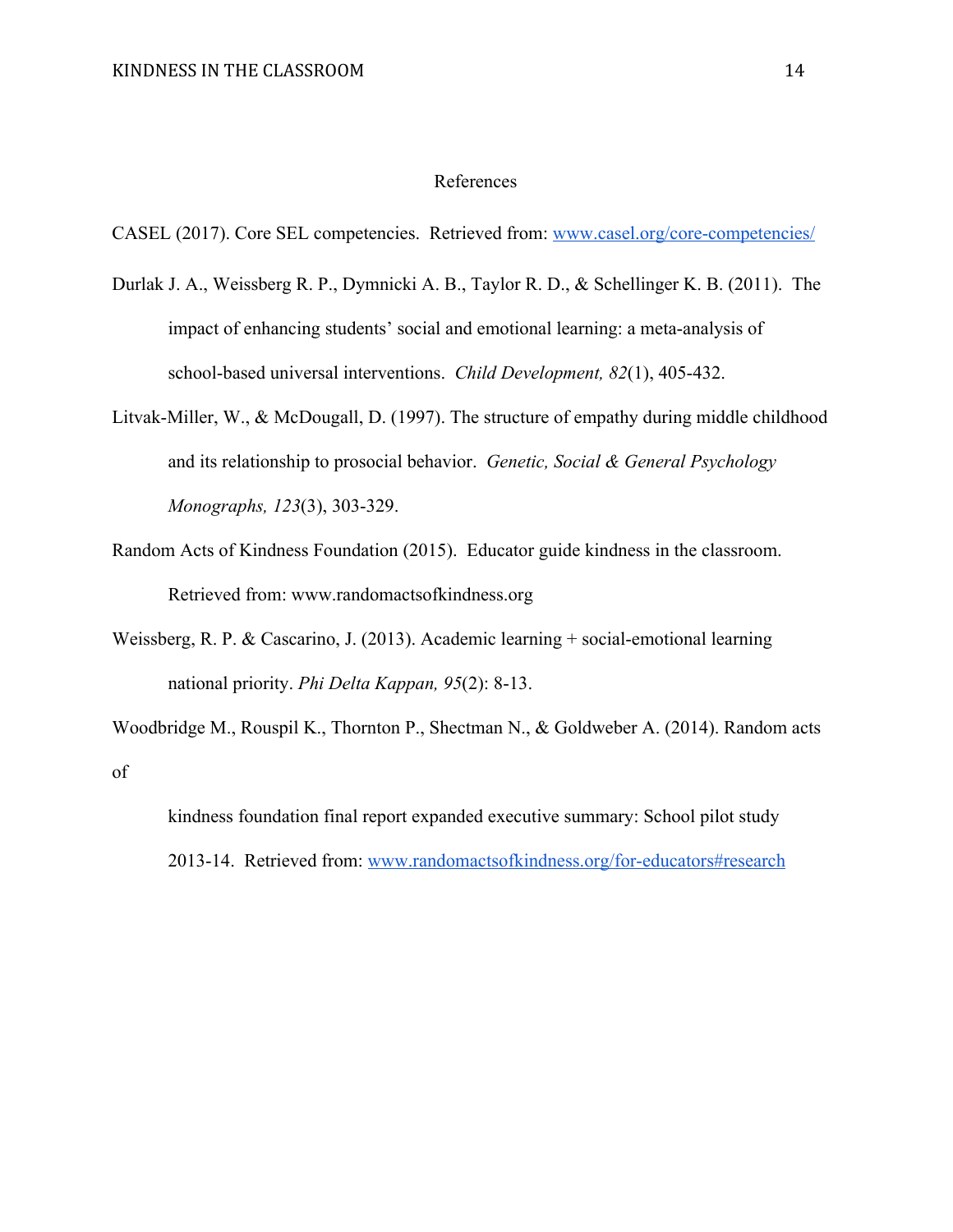## **Appendices**

# Appendix A

| <b>QUESTION</b>                                                                              | NEVER<br><b>LIKE ME</b> | <b>NOT OFTEN</b><br><b>LIKE ME</b> | <b>SOMETIMES</b><br><b>LIKE ME</b> | OFTEN<br>LIKE ME | <b>ALWAYS</b><br><b>LIKE ME</b> |
|----------------------------------------------------------------------------------------------|-------------------------|------------------------------------|------------------------------------|------------------|---------------------------------|
| I.) I don't feel sorry for other<br>people when they are having<br>problems or feeling bad.  |                         | $\overline{\mathbf{z}}$            | 3                                  |                  | 5                               |
| 2.) It seems like I feel the feelings of<br>the people in the stories I read or<br>hear.     |                         | $\overline{\mathbf{z}}$            | 3                                  |                  | 5                               |
| 3.) When I see another kid being<br>picked on or teased, I feel like I<br>want to help them. |                         | $\overline{\mathbf{z}}$            | 3                                  |                  | ς                               |
| 4.) I try to understand my friends<br>better by imagining what things are<br>like for them.  |                         | $\overline{\mathbf{z}}$            | ı                                  |                  |                                 |
| 5.) When I see someone get hurt, I<br>stay calm.                                             |                         | $\overline{\mathbf{r}}$            | 3                                  |                  |                                 |

## Page 1 of the pre and post test survey

| <b>QUESTION</b>                                                                                                                         | <b>NEVER</b><br><b>LIKE ME</b> | <b>NOT OFTEN</b><br><b>LIKE ME</b> | SOMETIMES<br><b>LIKE ME</b> | <b>OFTEN</b><br><b>LIKE ME</b> | <b>ALWAYS</b><br><b>LIKE ME</b> |
|-----------------------------------------------------------------------------------------------------------------------------------------|--------------------------------|------------------------------------|-----------------------------|--------------------------------|---------------------------------|
| 6.) When my friends or people in<br>my family have problems, it does<br>not bother me a lot.                                            | ٠                              | $\overline{\mathbf{r}}$            | 3                           |                                | 5                               |
| 7.) Things I see make me feel sad.                                                                                                      | 1                              | $\overline{\mathbf{r}}$            | 3                           |                                | 5                               |
| 8.) Things I see make me feel<br>happy.                                                                                                 |                                | $\overline{\mathbf{z}}$            | ٦                           |                                | 5                               |
| 9.) It is easy for me to feel sorry for<br>other people.                                                                                |                                | $\overline{\mathbf{z}}$            | ı                           |                                | ε                               |
| 10.) When I'm mad at someone, I<br>try to imagine how they feel for a<br>while.                                                         |                                | $\overline{\mathbf{z}}$            | 3                           |                                | 5                               |
| II.) Before telling someone that I<br>don't like something about them, I<br>try to imagine how I would feel if<br>someone told me that. | 1                              | $\overline{\mathbf{r}}$            | 3                           |                                | 5                               |

Page 2 of the pre and post test survey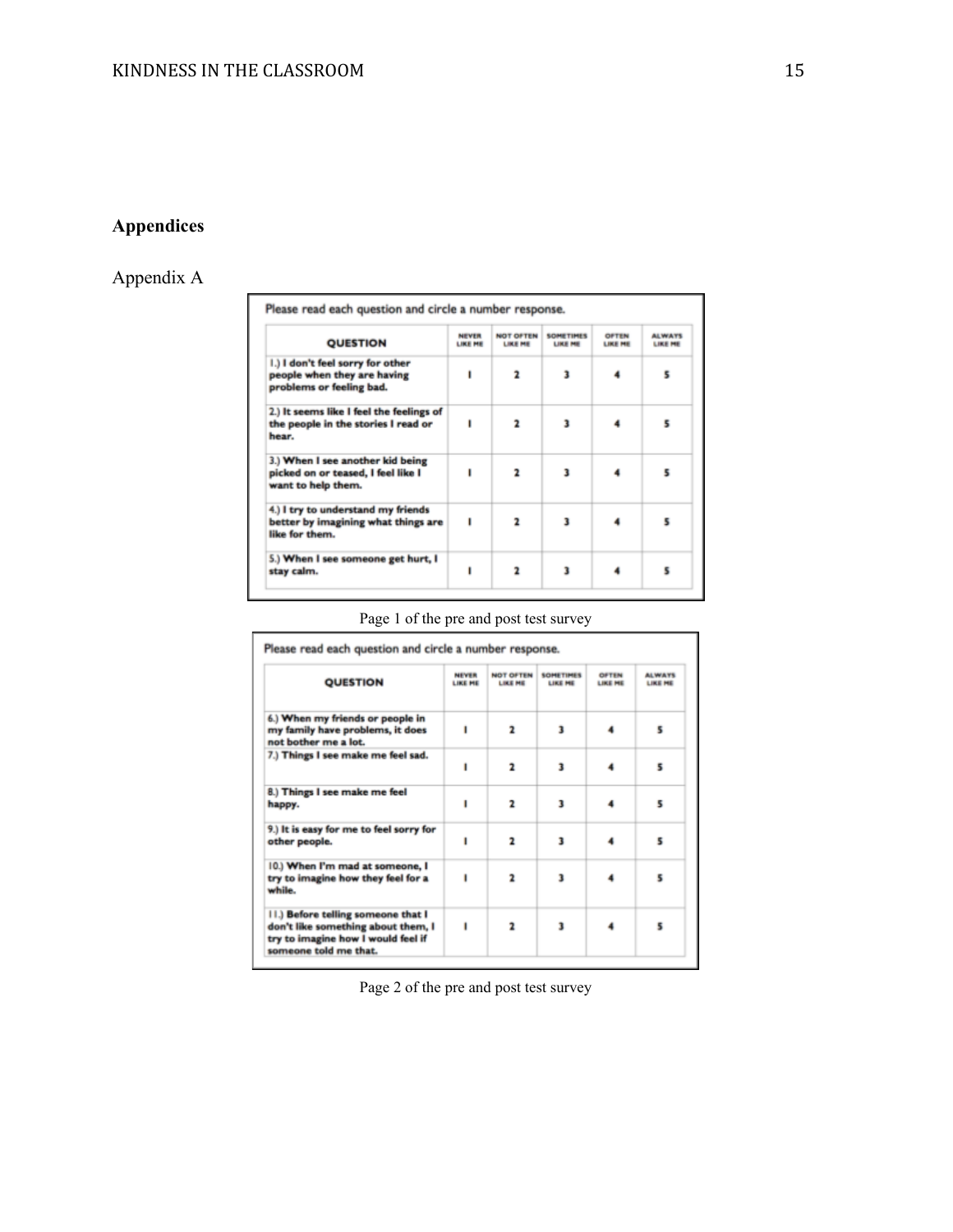#### Appendix B Overview of "Communicating with Empathy" Unit and Lesson Descriptions



Grade 3 · Ages 8-9

# to ourselve



These lesson plans were created by The Random Acts of Kindness<br>Foundation. For more information, please visit randomactsofkindness.org

If you have questions or comments, please email us at teacherhelp@ randomactsofkindness.org

# Communicating with Empathy

Having empathy for others helps students stay in touch with what their peers are feeling. This unit builds students' abilities to put empathy into action and offer kind things to say.

#### Unit Objective

Students will be able to describe positive ways to communicate that show care, consideration, concern and empathy for others, give examples of pro-social behaviors such as helping others, being respectful of others, cooperation, consideration, self-control, and not teasing others, describe some of the ways that young children can be helpful, with intention, to others and analyze how a community in an African<br>country is similar to and different from their own community, and develop the language to respond kindly to people from a variety of cultures. (This objective is for the Discovering Africa Activity only.).

#### Introducing This Unit To Your Students

For the next few weeks, we are going to talk about how to show care and concern to<br>others through our words and actions. What does it mean to you to show care and concern? What are some ways you show that you care?

Allow time for students to respond and discuss, either as a class or in small groups. You can also use this time to introduce the Kindness Concept (compassion). You<br>can create community definitions for compassion or share the one listed below. Consider using the Kindness Concept Poster for compassion as a way to reinforce learning.

@ The Random Acts of Kindness Foundation. All Rights Reserved. press.randomactsofkindness.org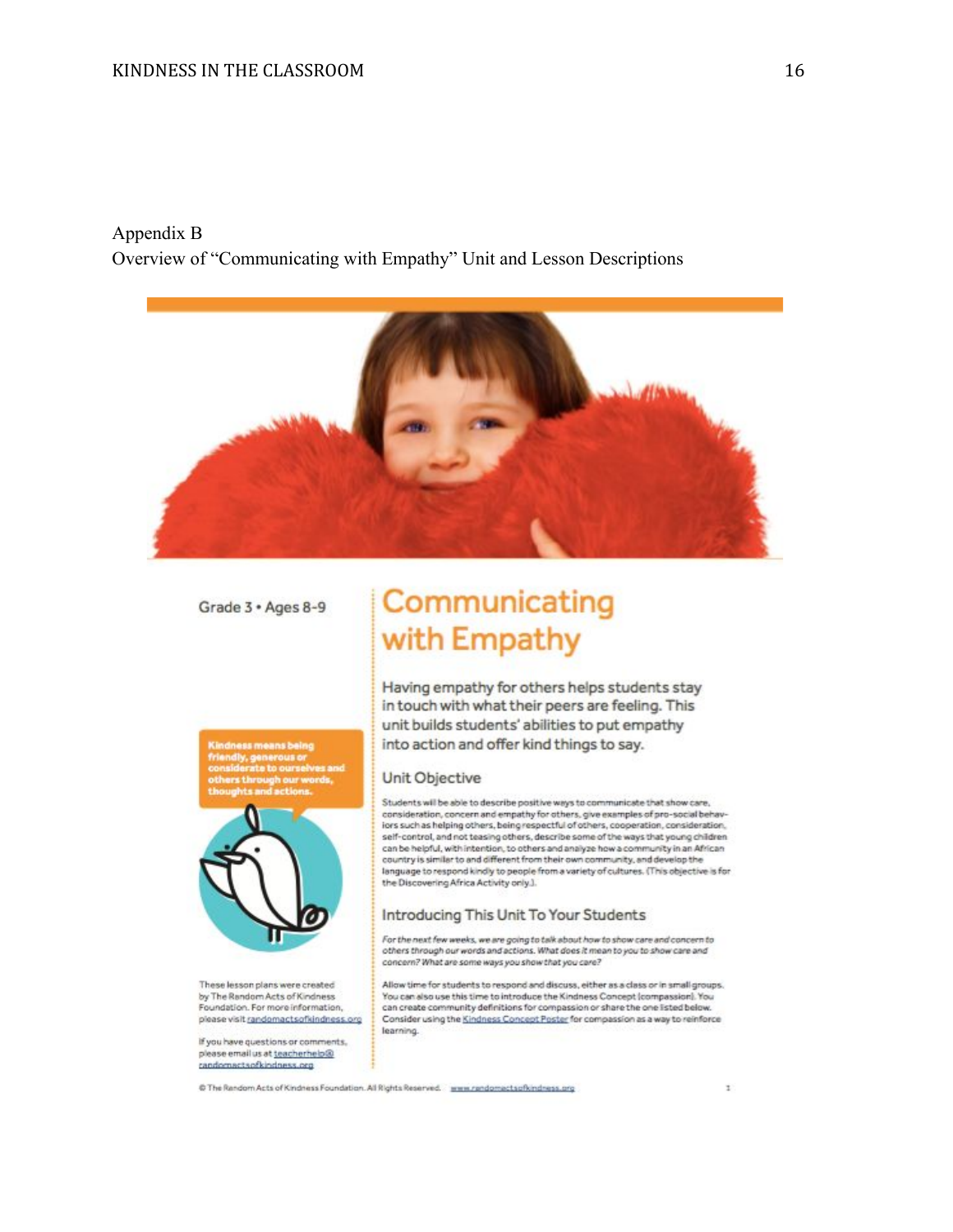#### Kindness Concepts

Consider writing key terms on the board before class to introduce vocabulary and increase understanding.

COMPASSION Being aware when others are sick, sad, or hurt and wanting to help.

CARING Feeling and showing concern for others.

#### Unit Lessons

There are four lessons in this unit plus an optional lesson if you have time.

| Students will describe positive ways to<br>communicate that show care, consid-<br>eration, concern and empethy for<br>read<br>others.<br>· RAK journals<br>Students will identify the difference<br>· 15 to 20 age-appropriate newspaper or magazine<br>between positive/compassionate<br>pictures or internet images of people who are poor,<br>responses and negative/unkind<br>responses to people who are in<br>challenging situations.<br>some of the images before class, using suggestions<br>to develop their own responses.<br>Students will practice kind and caring<br>ways to respond in different role-play<br>scenarios:<br>· RAK journals<br>Students will write a story or descrip-<br>· Paper and pencil<br>tive poem that focuses on caring and<br>empathy.<br>Students will complete a research<br>· Discovering Africa research worksheet B | <b>LESSON TITLE</b>                                 | <b>LESSON GOALS</b>              | <b>LESSON MATERIALS</b>                                                                                                                                                                                                                                                                               |
|-----------------------------------------------------------------------------------------------------------------------------------------------------------------------------------------------------------------------------------------------------------------------------------------------------------------------------------------------------------------------------------------------------------------------------------------------------------------------------------------------------------------------------------------------------------------------------------------------------------------------------------------------------------------------------------------------------------------------------------------------------------------------------------------------------------------------------------------------------------------|-----------------------------------------------------|----------------------------------|-------------------------------------------------------------------------------------------------------------------------------------------------------------------------------------------------------------------------------------------------------------------------------------------------------|
| Lesson 2:<br>Expressing<br>Empathy                                                                                                                                                                                                                                                                                                                                                                                                                                                                                                                                                                                                                                                                                                                                                                                                                              | Lesson 1:<br>Mufero's Beautiful<br><b>Daughters</b> |                                  | · John Steptoe, Mufaro's Beautiful Daughters, New York:<br>Amistad Publishers, 1987 or YouTube video of book being                                                                                                                                                                                    |
|                                                                                                                                                                                                                                                                                                                                                                                                                                                                                                                                                                                                                                                                                                                                                                                                                                                                 |                                                     |                                  | injured, sad, disappointed, frustrated, angry, etc. (Make<br>sure to show care as you select images; it is important<br>to avoid reinforcing racial and ethnic stereotypes about<br>poverty and feelings.) Write responses on the back of<br>noted under activity description and then allow students |
| Lesson 4:<br><b>Empathy Across</b><br>the Genres<br>Optional Lesson:                                                                                                                                                                                                                                                                                                                                                                                                                                                                                                                                                                                                                                                                                                                                                                                            | Lesson 3:<br>Caring Role-Plays                      |                                  | · Caring Role-Plays, two copies, one cut apart before class                                                                                                                                                                                                                                           |
|                                                                                                                                                                                                                                                                                                                                                                                                                                                                                                                                                                                                                                                                                                                                                                                                                                                                 |                                                     |                                  |                                                                                                                                                                                                                                                                                                       |
| factmonster.com/countries.html (Enter country in<br>search feature.)                                                                                                                                                                                                                                                                                                                                                                                                                                                                                                                                                                                                                                                                                                                                                                                            | Discovering Africa                                  | sheet about a country in Africa. | · Books or research materials about Africa. Some possible<br>websites include: http://kids.nationalgeographic.com/<br>explore/ (Enter country in search feature.) http://www.                                                                                                                         |
|                                                                                                                                                                                                                                                                                                                                                                                                                                                                                                                                                                                                                                                                                                                                                                                                                                                                 |                                                     |                                  |                                                                                                                                                                                                                                                                                                       |

C The Random Acts of Kindness Foundation. All Rights Reserved. www.randomactsofkindness.org

 $\mathbf{z}$